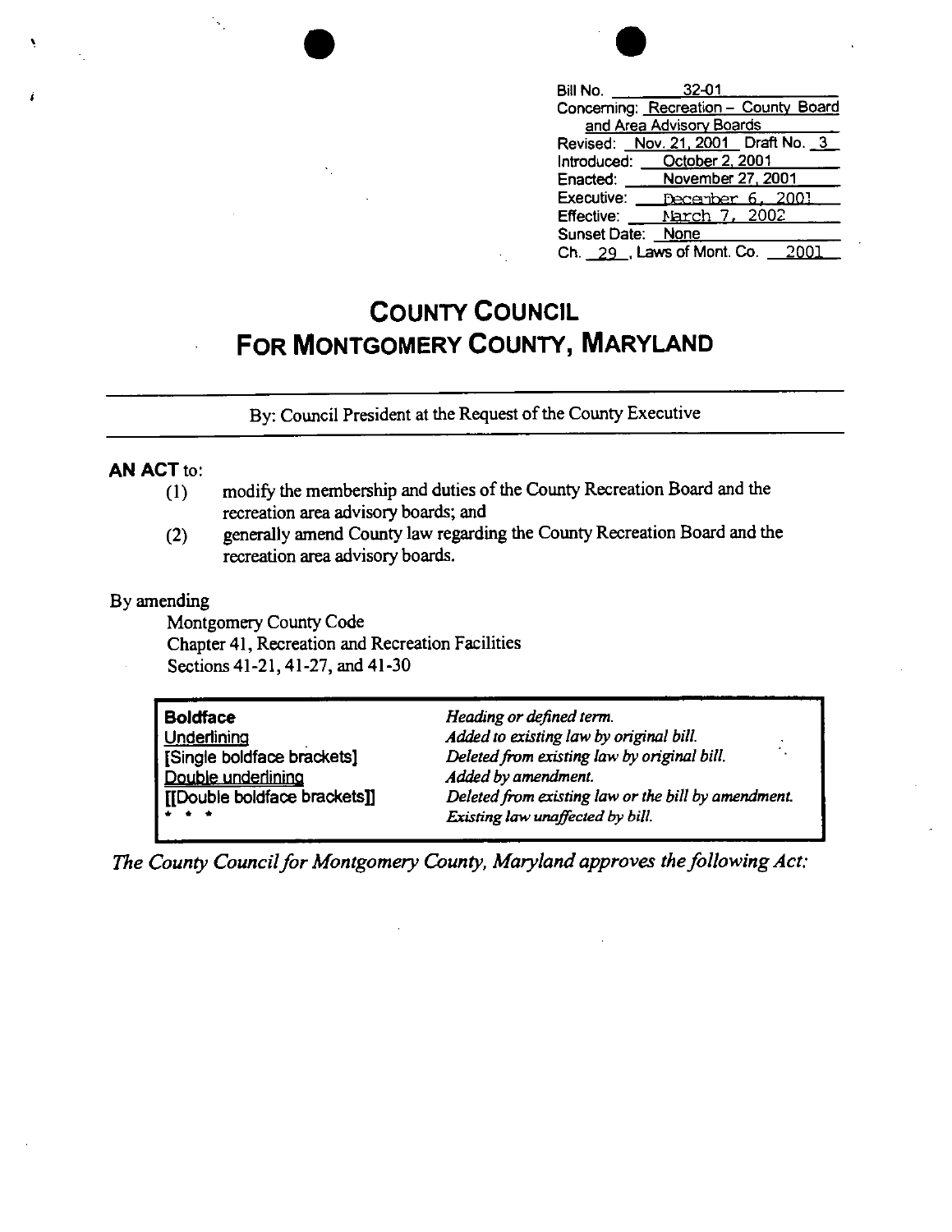$\pmb{\cdot}$ 

 $\hat{\mathbf{A}}$ 

|    |            |                                                                          | <b>BILL NO. 32-01</b> |
|----|------------|--------------------------------------------------------------------------|-----------------------|
| 1  |            | Section 1. Sections 41-21; 41-27, and 41-30 of the Code are amended as   |                       |
| 2  | follows:   |                                                                          |                       |
| 3  |            | ARTICLE III. RECREATION AREAS AND ADVISORY BOARDS.                       |                       |
| 4  | $41 - 21.$ | Recreation board [- Created; composition; appointment and                |                       |
| 5  |            | terms of members; ex officio members].                                   |                       |
| 6  | (a)        | There is a County Recreation Board. Each member is appointed by the      |                       |
| 7  |            | County Executive and confirmed by the County Council for a 3-year        |                       |
| 8  |            | term beginning on July 1. A member serves until a successor is           |                       |
| 9  |            | appointed and confirmed.                                                 |                       |
| 10 | (b)        | The voting members of the Board are:                                     |                       |
| 11 |            | [2 representatives of] 1 representative from each recreation area<br>(1) |                       |
| 12 |            | advisory board; and                                                      |                       |
| 13 |            |                                                                          |                       |
| 14 | $41 - 27.$ | [Composition, appointment, terms and compensation of members;            |                       |
| 15 |            | filling vacancies; ex officio members; advisors] Membership.             |                       |
| 16 | (a)        | Each recreation area advisory board consists of [12] 9 members and [3]   |                       |
| 17 |            | 2 alternates, each of whom resides in the designated recreation area.    |                       |
| 18 |            | Each member is appointed by the county executive, subject to             |                       |
| 19 |            | confirmation by the county council. Individual appointments to a board   |                       |
| 20 |            | must reflect a wide diversity of recreational interests. The Executive   |                       |
| 21 |            | must consider geographical representation from different neighborhood    |                       |
| 22 |            | centers in the recreation area. In order to maintain continuity on each  |                       |
| 23 |            | recreation area advisory board, [6] the Executive must appoint 3         |                       |
| 24 |            | members of each board [should be appointed] annually and appoint the     |                       |
| 25 |            | 2 alternates every 3 years. [The terms of each] Each member [is] serves  |                       |
| 26 |            | 3 years or until a successor is confirmed. A regular board member must   |                       |
| 27 |            | not serve more than 2 consecutive full terms, but any member may be      |                       |

 $-2$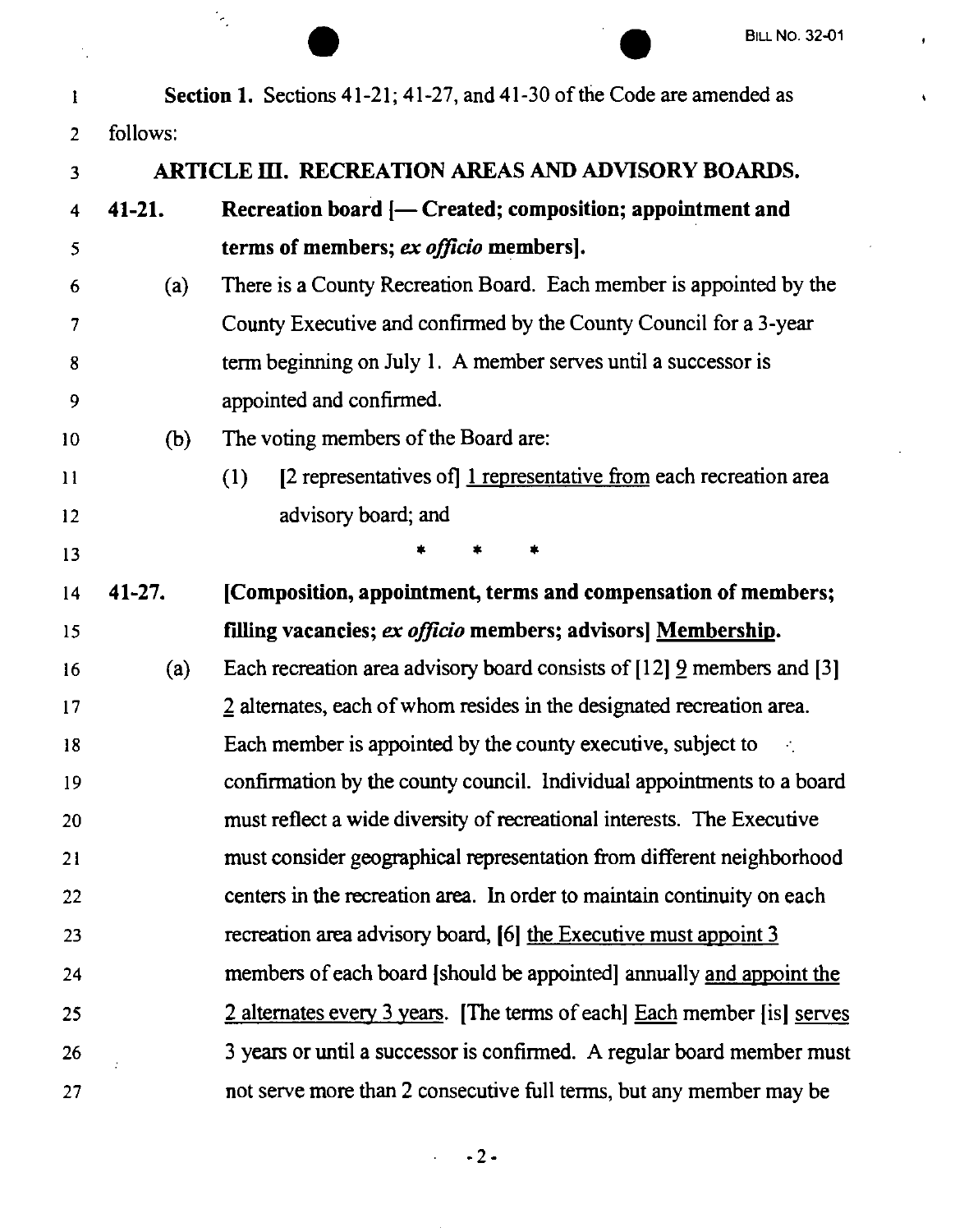<sup>28</sup> <sup>BILL NO. 32-01</sup><br>
<sup>28</sup> reappointed after a lapse of one year. A vacancy occurring before a 29 term expires is filled for the remainder of the unexpired term of the 30 predecessor. Appointments to unexpired terms of less than two years 31 are not a full term.

32 (b) ([Alternate members for each board shall be designated first]] [,] (land 33 second]] [and third] ([alternates]] When the Executive appoints an 34 alternate member of a recreation area advisory board, the Executive 35 must designate whether the appointee would serve as the primary or 36 secondary alternate. Alternate members may participate in board 37 discussions but [may] must not vote unless acting [in the stead of] for an 38 absent board member. [In the event] When a [vacancy is created by the 39 resignation of a regular] board member resigns. [an] the first alternate 40 [shall immediately fill such a vacancy according to the order of 41 designation and shall thereupon have the rights and obligations of a 42 regular board] becomes a full member for the remainder of the 43 [unexpired] former member's term and the second alternate becomes 44 the first alternate.

45 (c) [Each] A municipality (which has within a designated recreation area] 46 with an active recreation program in a designated County recreation 47 area may designate [a representative) one or more representatives to 48 serve as non-voting, *ex officio* members of the recreation area advisory 49 board for that area.

50 (d) The members of each board serve without compensation. The 51 department of recreation must designate a (staff] department employee 52 to advise each board, and the director of the department must ask [the 53 board of education and) the Maryland-National Capital Park and

- 3 -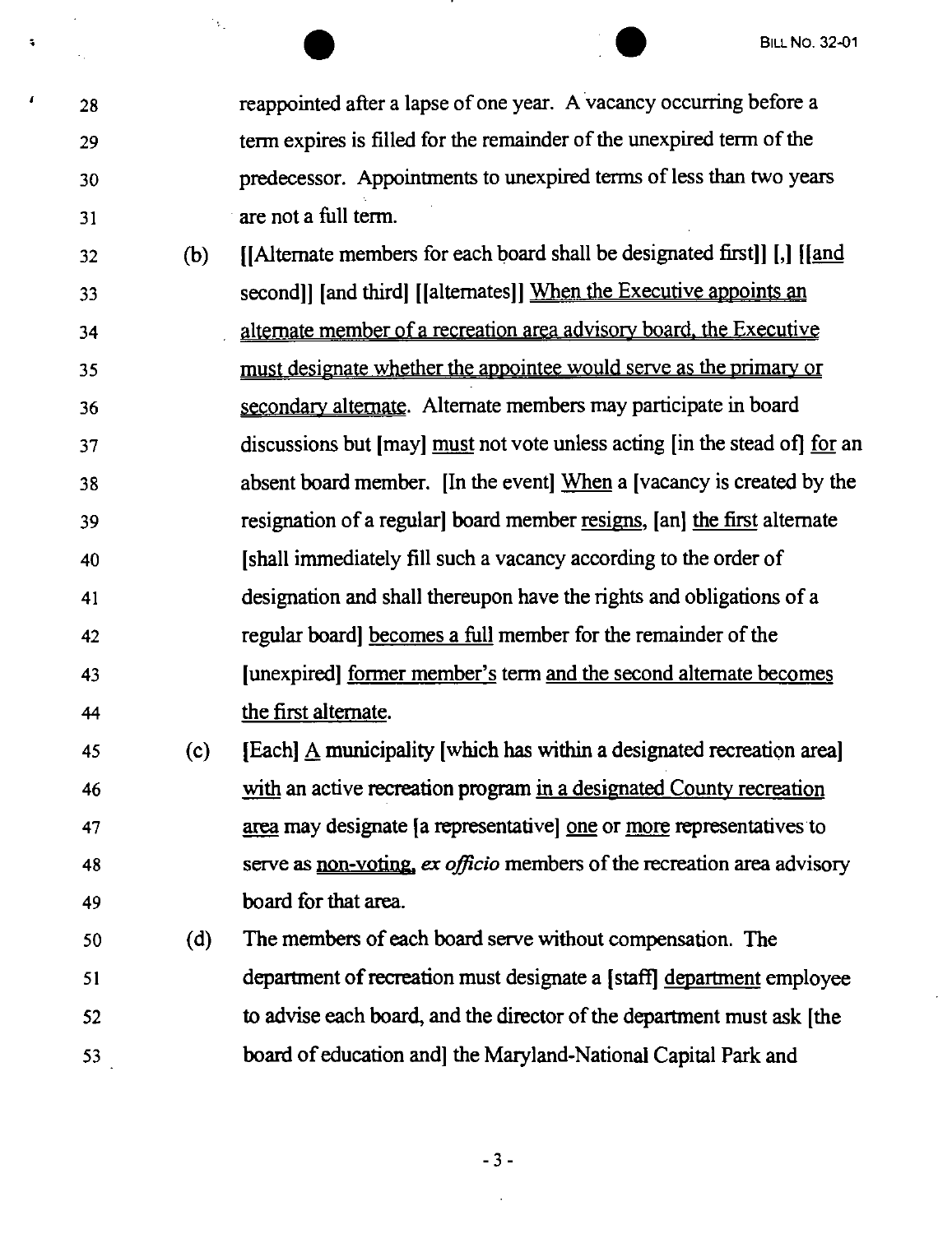$\hat{\mathbf{v}}^i$ 

 $\bar{\mathbf{v}}$ 

|    |            | <b>BILL NO. 32-01</b>                                                               |
|----|------------|-------------------------------------------------------------------------------------|
| 54 |            | Planning Commission to have a staff member present at meetings of                   |
| 55 |            | each board.                                                                         |
| 56 | $41-30.$   | [Same - ] Duties.                                                                   |
| 57 |            | Each board [shall offer general advice and guidance to] must advise the county      |
| 58 |            | recreation board, [and, through the recreation board, shall advise] the county      |
| 59 |            | executive, the county council, [and] the director of the county department of       |
| 60 |            | recreation [on providing], and the Montgomery County Planning Board about the       |
| 61 |            | appropriate number and nature of recreation programs, [on providing adequate]       |
| 62 |            | neighborhood and community parks, and [on providing adequate] facilities for [the]  |
| 63 |            | leisure [-time pursuits] activities and the well-being of county residents [and, in |
| 64 |            | addition, may give attention to the following concerns: <b>J.</b> A board also may: |
| 65 | (a)        | Study and appraise the existing and future recreation needs of its                  |
| 66 |            | recreation area in terms of program, facilities and services, and suggest           |
| 67 |            | plans to meet those needs.                                                          |
| 68 |            |                                                                                     |
| 69 | <u>(g)</u> | Inform the Regional Citizen Advisory Board about matters related to                 |
| 70 |            | recreation and parks, and collaborate with the Regional Board on                    |
| 71 |            | planning, conservation, environment, and other issues that affect park              |
| 72 |            | and recreation facilities and services.                                             |
| 73 |            | Sec. 2. Transition.                                                                 |
| 74 | (a)        | Notwithstanding the reduction in membership required by the                         |
| 75 |            | amendments to Code Section 41-27(a) in Section 1 of this Act, an                    |
| 76 |            | individual who is a member of a recreation area advisory board when                 |
| 77 |            | this Act takes effect continues to serve the remainder of the member's              |
| 78 |            | original term. The Executive must not appoint a new member or                       |
| 79 |            | alternate member of a board until the number serving on that board is               |

-4•

 $\hat{\mathcal{A}}$